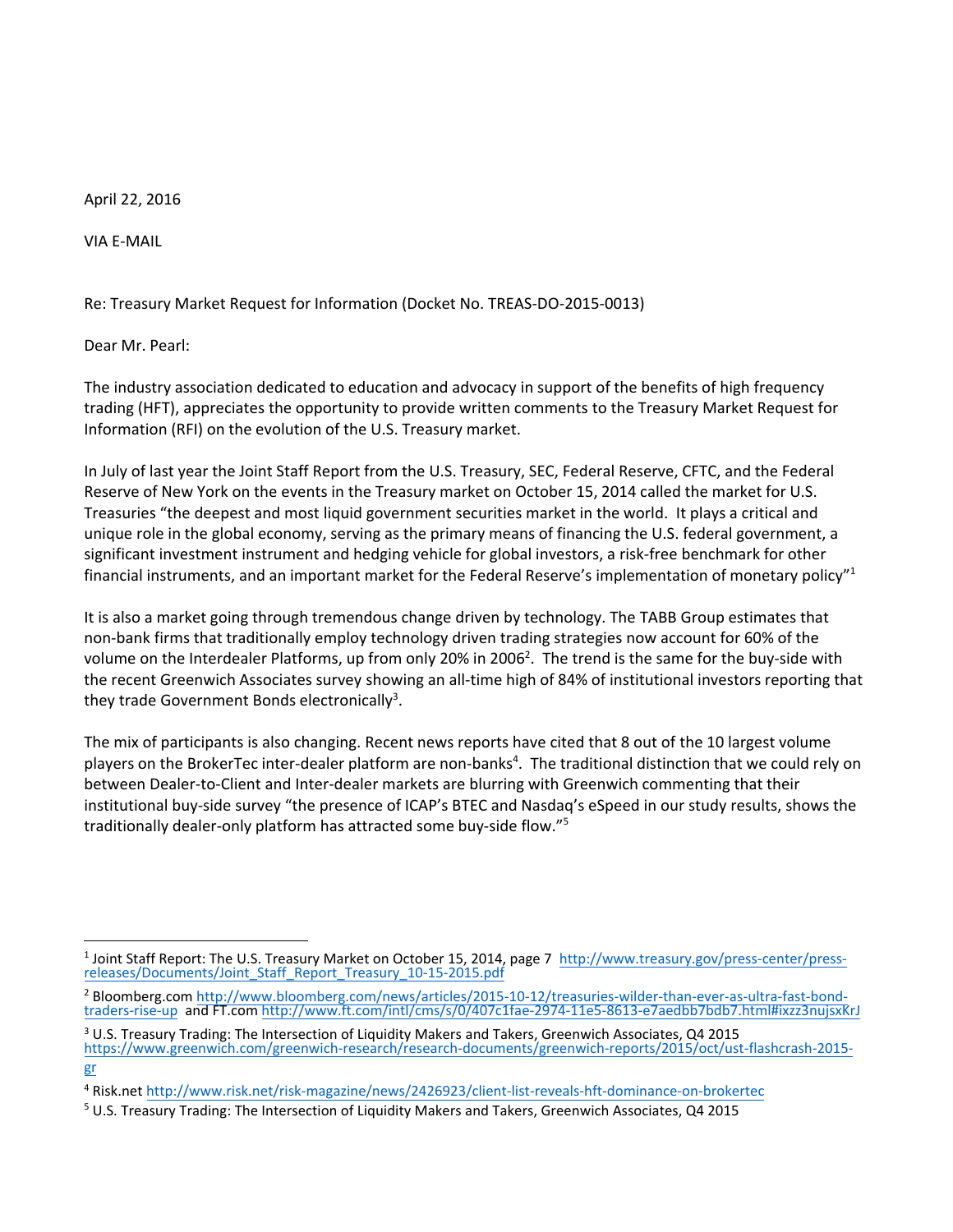The ability to successfully negotiate stock or bond prices very efficiently in a continuous market with a lot of shifting variables, is characteristic of automated trading tools. They are used by a wide variety of market participants including banks, mutual funds, discount brokerages, and proprietary trading firms, among others. In essence, almost everyone is an automated trader and efforts to properly regulate market actors and activities are properly viewed in that light. And regardless of who uses these tools, the benefits are clear.

Much has been written on the changing market structure by regulators and industry bodies. In addition to the Joint Staff Report, the Treasury Market Practices Group (TMPG) released their report on "Automated Trading in Treasury Markets" in June<sup>6</sup> and the Federal Reserve of NY's Liberty Street Blog series on fixed income market liquidity<sup>7</sup>.

They confirm that electronic trading is a part of the fabric and the changes occurring will only likely accelerate as the world drives for greater efficiency. As stated in the TPMG report "Electronic trading in the Treasury markets has arguably improved overall liquidity through enhanced order flow and competition, thus reducing trading costs and allowing market participants to more effectively manage risk."<sup>8</sup> They also note that changes in market structure come with the need to change how we think about how that market should operate, "increased adoption of automated trading has also led market participants and regulators to articulate concerns about the potential for greater operation risk, disruptive market practices and trading strategies, and the risk of sharp, short-term disruptions"<sup>9</sup> .

A well-functioning and efficient market built for the future is in everyone's interest. For cash U.S. Treasuries, Espeed and Brokertec are registered ATSs that are subject to SEC Rule 15c3-5 requiring risk management controls. We believe these are transparent, open trading platforms subject to the kind of competition and oversight that has helped reduce investor costs in other asset classes. But there are large parts of the U.S. Treasuries market that have limited participation to bank-dealers only. In our experience, this leads to segmentation of the order flow and adverse selection opportunities that aren't as efficient or cost-effective for investors as an all-to-all market.

The time is appropriate to consider such a model. The recent rise of single dealer platforms and algorithmic execution offerings by bank-dealers, in addition to new independent all-to-all trading platforms portend to an increase in the diversification of trading methods available to the end-user. If the FX market is a guide for the evolution of bank-dealer dominated OTC market to electronic then we would expect a proliferation of platforms and protocols as the diverse group of end-client users find different ones that best fit their execution methods.

We see two points of action that the regulators have cited in their studies as places of consensus where change is both warranted and in the common good of the market and deserves to be acted on now: information transparency and availability, and regulatory clarity for all market participants.

The Joint Staff report cited "public transparency surrounding trading activity in the U.S. Treasury market is critical to investor confidence and the liquidity of these markets."<sup>10</sup> We agree that the information around

<sup>6</sup> Automated Trading in Treasury Markets, Treasury Market Practices Group (TPMG), June 2015 [http://www.newyorkfed.org/tmpg/TPMG\\_June%202015\\_automated%20trading\\_white%20paper.pdf](http://www.newyorkfed.org/tmpg/TPMG_June%202015_automated%20trading_white%20paper.pdf) 

<sup>7</sup> [http://libertystreeteconomics.newyorkfed.org/2015/08/introduction-to-a-series-on-market-liquidity.html#.Vh1d3\\_lVhBc](http://libertystreeteconomics.newyorkfed.org/2015/08/introduction-to-a-series-on-market-liquidity.html#.Vh1d3_lVhBc)

<sup>8</sup> TPMG p. 1

 $9$  TMPG p. 1

<sup>&</sup>lt;sup>10</sup> Joint Staff Report: The U.S. Treasury Market on October 15, 2014 p. 47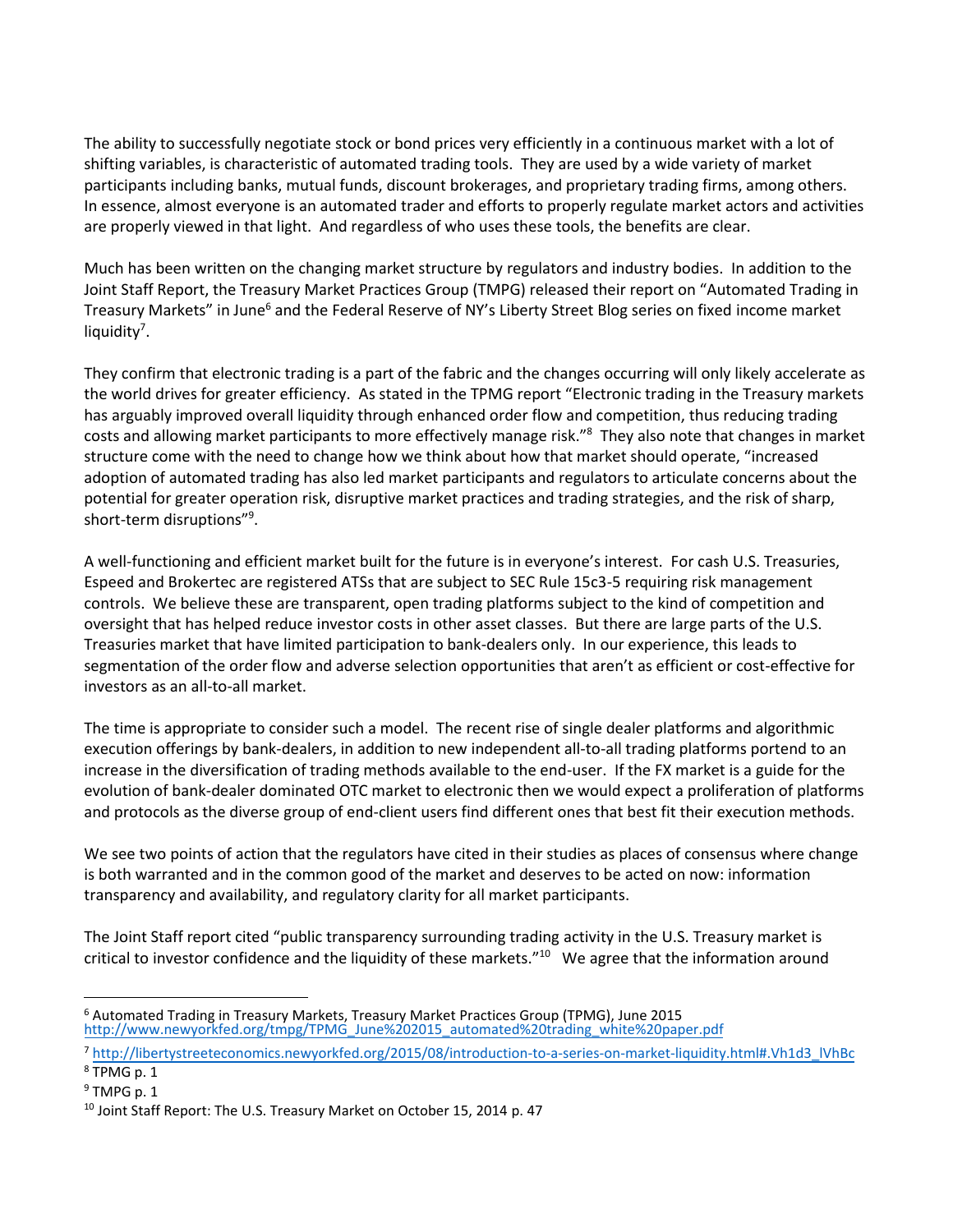trading activity on all venues for U.S. Treasuries should be transparent and available to regulators and the investing public. The inter-linked nature of the cash and futures markets for U.S. Treasuries<sup>11</sup> means that there should be consistency between how the information is reported for cash securities and futures so that regulators can have a comprehensive understanding of the market activity.

This RFI follows the Joint Staff Report suggesting the "studying the implications of a registration requirement for firms conducting certain types of automated trading in the U.S. Treasury market."<sup>12</sup> We agree that active participants in the U.S. Treasury market or those that employ automated strategies should be properly registered and regulated. As more and more of the liquidity in the benchmark fixed income market is provided by automated firms, the rest of the market deserves to know that they are being held to the highest of standard.

Further, we believe all trading venues for cash U.S. Treasuries should be properly registered and regulated.

Acting on these changes will ensure that the U.S. Treasury market remains the deepest and most liquid market in the world. Given the detailed nature of the questions and responses, we believe it is important for the Department of the Treasury ensure that any changes are implemented incrementally and in a manner designed to minimize any disruption to a highly functional and liquid markets. We believe the most critical issues to be addressed are transparency both to the public and to the private sector and ensuring sound regulation of markets and market participants.

# **I. Further Study of the Evolution of the U.S. Treasury Market and the Implications for Market Structure and Liquidity**

*1.1 Have there been changes in the nature of liquidity provision, or demand for liquidity, in the U.S. Treasury market? If so, are these trends different in the futures, dealer-to-customer, or interdealer broker (''IDB'') market, or in the ''on-the-run'' and ''off-the-run'' sectors, or across different types of Treasury securities (e.g. bills, nominal fixed rate coupon securities, nominal floating rate securities, and inflation- indexed securities)? Which factors have been responsible for any observed trends in liquidity provision and/or demand? In addressing those questions, please consider the dealer-to-customer market, trading on IDB platforms, and in the futures market, as applicable, and please provide or refer to data and/or analysis that support your conclusion. In addition, please consider the following questions, as applicable:* 

Liquidity provision in the U.S. Treasury market has been evolving over the last several years and has done so at different rates in the different parts of the U.S. Treasury market, driven mainly by the nature of the trading platforms and protocols available. The futures markets are by design a level playing field available to all market participants which has fostered the greatest innovation in the use of technology for liquidity provision. The on-the-run sector on IDBs has traditionally allowed participation by bank-dealers and PTFs and as a result has also resulted in the application of technology driven methods for liquidity provision.

The other sectors of the market, off-the-runs, bills, TIPS, etc. generally trade on IDB platforms that by design or protocol have limited participation to bank-dealers only. As a result there has been less application of technology.

<sup>&</sup>lt;sup>11</sup> "High-Frequency Cross-Market Trading in U.S. Treasury Markets", Liberty Street Economics blog of the Federal Reserve of N[Y http://libertystreeteconomics.newyorkfed.org/2015/08/high-frequency-cross-market-trading-in-us-treasury](http://libertystreeteconomics.newyorkfed.org/2015/08/high-frequency-cross-market-trading-in-us-treasury-markets.html#.Vh1j6_lVhBc)[markets.html#.Vh1j6\\_lVhBc](http://libertystreeteconomics.newyorkfed.org/2015/08/high-frequency-cross-market-trading-in-us-treasury-markets.html#.Vh1j6_lVhBc) 

<sup>12</sup> Joint Staff Report p. 47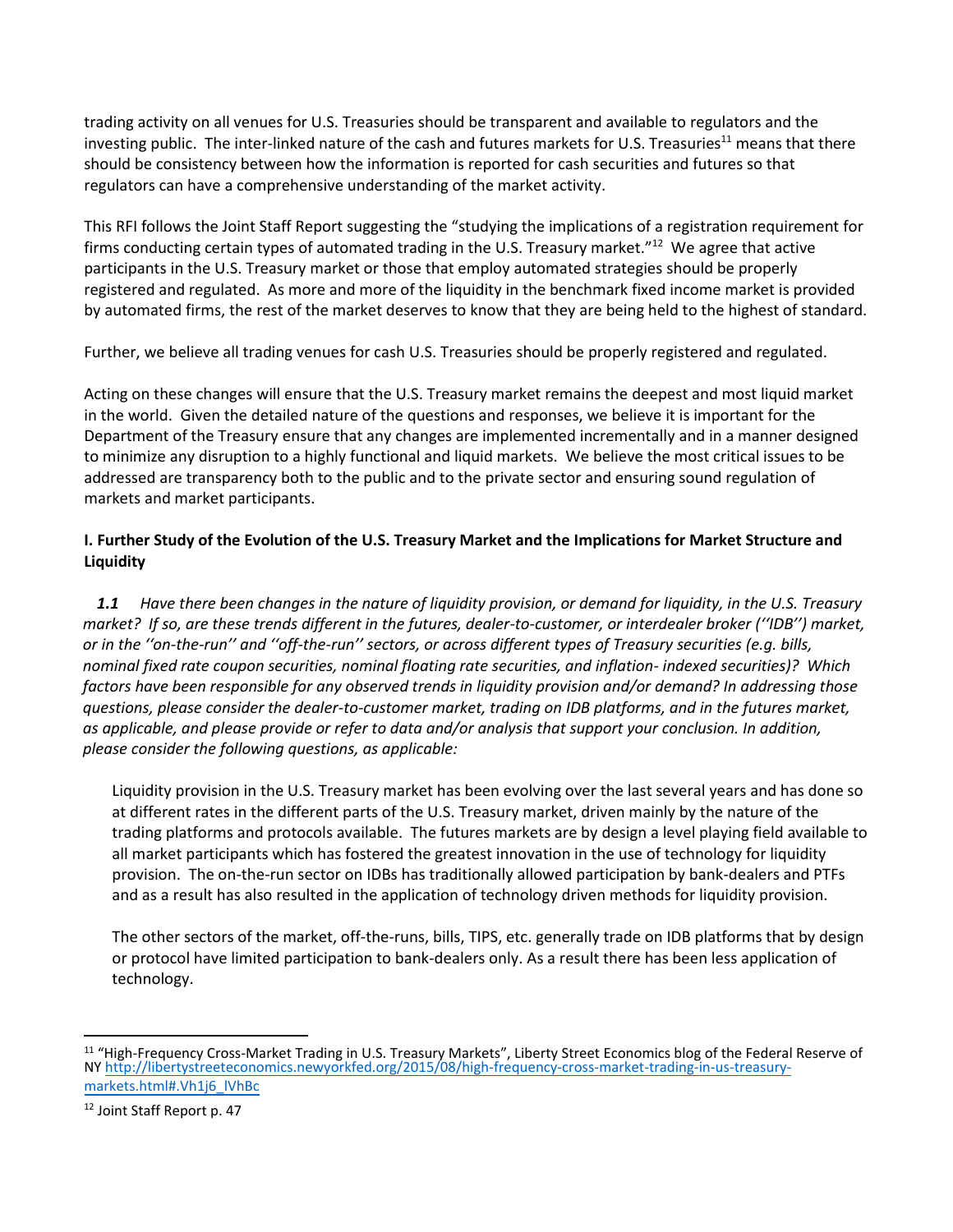Finally the Dealer-To-Customer space is still primarily phone based trading (62% according to the Liberty Street Economics blog "Primary Dealer Participation in the Secondary U.S. Treasury Market", Feb 12, 2016). Where electronic D2C platforms have existed they are primarily the RFQ protocol. The recent rise of single dealer platforms and algorithmic execution offerings by bank-dealers, in addition to new independent all-toall trading platforms portend to an increase in the diversification of trading methods available to the enduser. If the FX market is a guide for the evolution of bank-dealer dominated OTC market to electronic trading then we would expect a proliferation of platforms and protocols as the diverse group of end-client users find different ones that best fit their execution methods.

## *a. How do you define liquidity? How do you define liquidity provision?*

Liquidity is the availability of actionable firm prices throughout the trading day from a diversified group of market participants that creates in aggregate two-sided prices at multiple price levels, such that the price for a given size transaction is known in advance to other market participants without requiring those participants to disclose their trading intention. A measure of liquidity is how close the actual trade price for a given size and direction compares to what the posted markets were prior to the trade.

Liquidity is not:

- The same price for small and large transaction sizes
- A one-sided quote that is only available on request and only available to select market participants
- A market that requires disclosing trading intention prior to receiving a firm actionable price
- The assumption that the market prices should not respond to trades that occur

Liquidity provision is the act of providing continuous, actionable quotes throughout the majority of the trading day where quotes and orders are replenished consistently after transacting. In essence, liquidity provision is contributing to the elements of liquidity defined above.

## *b. Which measures are most indicative of the degree of liquidity? How might these measures be refined or expanded, if you were not limited by the availability of data?*

The availability of firm and actionable prices prior to trading and the actual trade price as compared to the order book or quotes prior to trading. Currently this information is only available for the futures and onthe-run IDB markets. If actionable price data and actual trade prices were available for the other areas of the markets then these measures of liquidity could be calculated consistently across market sectors and provide a valuable reference point for absolute and relative liquidity.

## *d. Which measures best represent the resilience of liquidity, or the relationships between liquidity and volatility?*

A resilient market is one where actual transactions occur and where new information is quickly incorporated into market prices as those prices move. If a market has a large move in price where trades occur along the price path then that represents greater liquidity resilience than a market where the same price change occurs and only the quotes or indicative pricing changes but no actual trades occur. The amount of volume that is executed as the price is changing is a measure of the level of the liquidity that was available on that path.

Often in times of general market volatility, sectors or securities that do not have actionable prices provide the illusion of less volatility because the actual prices of true transactions occur away from the indicative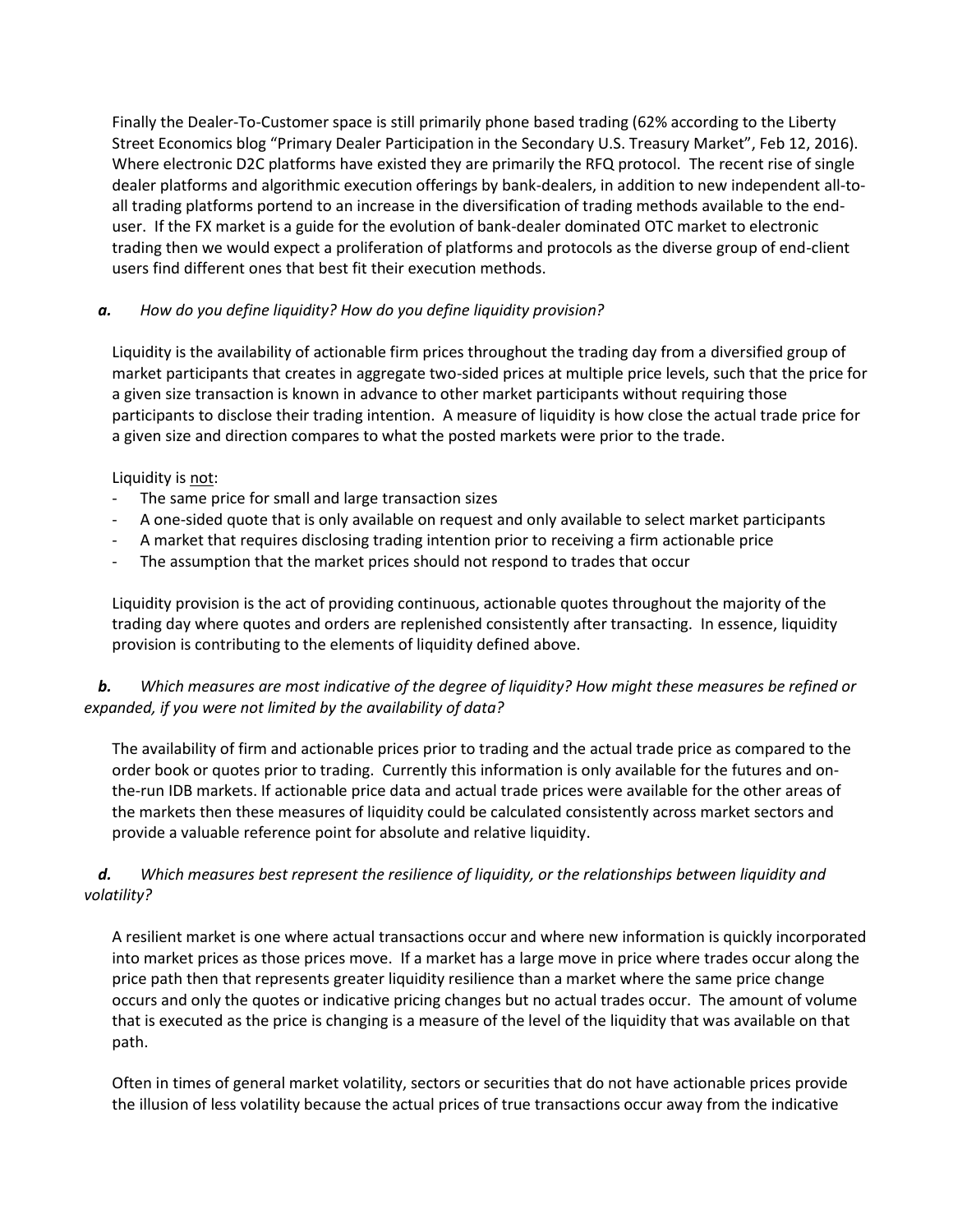prices. So the information of the true price level is not in the generally disseminated market data but only in the private transactions based on specific trade requests. In the presentation "A Preliminary Look at Dealerto-Customer Markets on October 15, 2014" it showed that during the period of market stress a peak of 30- 35% of all RFQ trade inquiry received no response from liquidity providers. These market participants unknowingly attempted to trade on indicative prices but once the RFQ was initiated, realized that the indicative prices bore no real resemblance to the actionable RFQ prices.

There is ultimately a trade-off in making the true clearing price of an asset public knowledge with actionable firm two-way prices versus providing the illusion of less price volatility through one-sided or indicative pricing. This is the same dilemma faced in valuing a financial firm using book-price versus market to market accounting.

*e. To what extent are these measures of liquidity and the resilience of liquidity different from measures used in other markets that have witnessed similar market structure changes? What are the idiosyncratic factors unique to Treasury cash markets that may cause these measures to differ?* 

The aspects of the Treasury cash market that make the calculation of liquidity resilience difference from other markets are (1) the prominent use of indicative pricing outside of the on-the-run IDBs (2) the lack of trade data outside of the on-the-run IDBs and (3) the multi-tier segmentation of platforms so that not all market participants can have access to all trading platforms. The result is that the measures of liquidity and liquidity resilience are different for different market participants for the same security.

*f. What changes, if any, have you observed in these measures over recent years? Over recent months?*

Over a longer historical context the increase in transactions in the most liquid parts of the U.S. Treasury market has reduced the incidents of large price moves on no volume.

*1.2 What changes, if any, have you made or observed in investment, hedging, and trading practices in response to shifts in Treasury market structure?* 

First, many market participants are increasingly using execution algorithms to complete simple and multi-leg trades more efficiently than can be done by hand. This causes larger trades to be pieced into smaller orders and executions.

Second, the use of futures has increased. A recent development worth nothing is the initial success of the CME Ultra 10 Year futures contract. While we do not know the intention of the participants in this market we can assume that some are replacing their trading of the cash on-the-run 10 year market with this new futures contract. This could be driven by the difference in the market structure for end-user participants between futures (an anonymous order driven market where all participants can provide or take liquidity) and cash (quote driven RFQ model where the end-client is a price taker only). It could also be driven by the difference between a financed position in cash versus a position in futures and the cost and availability of that financing.

We believe that a market-wide repo clearing offering could address the issues of cost and availability of financing if it were operated as a utility with equal terms and governance for all registered participants.

*1.3 How does the way in which you transact in or provide liquidity to the U.S. Treasury market change during periods of stress?*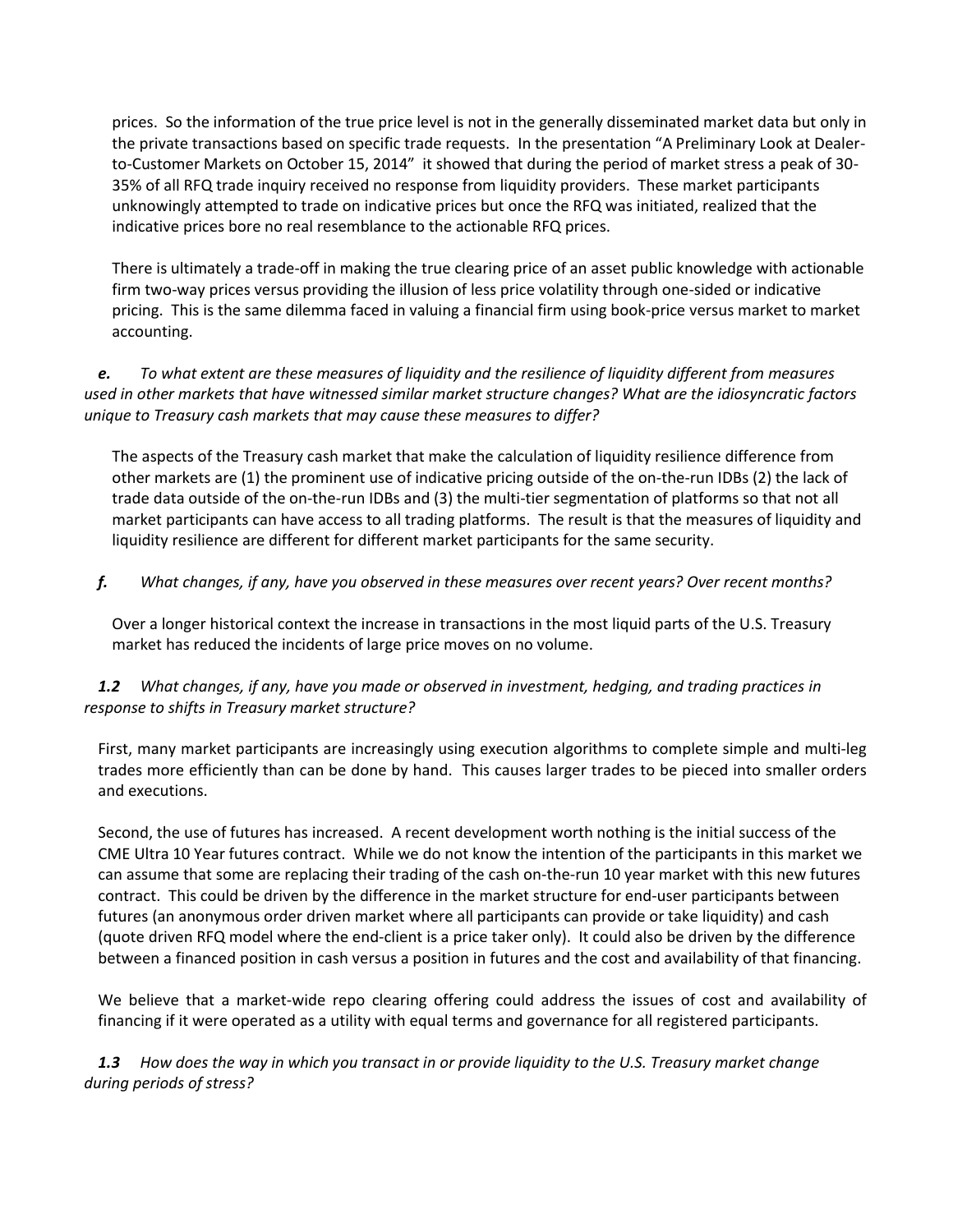Many PTFs are committed providers of liquidity in the U.S. Treasury market. And has been documented<sup>13</sup>, they continue to provide liquidity in times of stress.

*1.4 Looking forward, do you anticipate significant changes in the structure of the U.S. Treasury market absent further regulatory changes? What would be the key benefits and/or risks of these changes in market structure? What key factors are likely to drive these changes? What changes are you planning to your firm's investment and trading policies, strategies, and practices?* 

We expect changes in the structure of the U.S. Treasury market to be driven by the desires of market participants for more choices in how they execute their trades. This will be coupled with increased investment from platform providers to offer a greater variety of trading methods and protocols. We feel that the cash Treasury market will evolve much like FX, another market that transformed from a phone based OTC trading to electronic based on the desires of the market participants and not due to regulatory mandates.

We expect a greater use of streaming price-based markets to replace on-demand RFQ and an increase in the use of algorithmic execution strategies driven by a desire and need to fulfil best execution obligations beyond just choosing the best price out of three on an RFQ. While most of the evolution of the U.S. Treasury market in the last several years has been in the on-the-run sector we expect innovation to begin to penetrate the offthe-run sector.

Most PTFs are continuing to invest in the technology and human capital to provide liquidity in this evolving marketplace.

*1.5 What changes to the U.S. Treasury market structure, whether through public or private sector initiatives, might be advisable given the recent and expected future evolution? What role should the public sector play in driving or facilitating these changes?* 

We believe that now is the time for all participants and trading venues in the cash U.S. Treasuries market to be registered and regulated to enhance market quality and investor confidence.

The private sector operators of trading platforms should require that any participant who would like to access those platforms should be required to be a regulated entity or to do so through a regulated entity. Further, these firms should be subject to appropriate oversight, risk controls and capital requirements.

Proper registration and regulation are in the best interest of the entire marketplace and the public sector plays an important role in ensuring such beneficial actions are implemented system wide.

*1.6 What are the benefits and risks from the increased speed with which secondary market transactions take place? Do these benefits and risks differ across individual products (e.g. on-the- run versus off-the run securities)? How have market participants and trading venues responded to, or facilitated, improvements in speed, and how, if at all, should policy makers respond?* 

An increase in automation has had the same benefits that we have seen in other markets: faster transmission of new information into the market price and a lowering of transaction costs for the end-user. Market participants have responded by generally increasing their activity on market venues that allow for application of technology. A recent Greenwich Associates survey showed an all-time high of 84% of institutional investors

<sup>&</sup>lt;sup>13</sup> Joint Staff Report: The U.S. Treasury Market on October 15, 2014 p. 5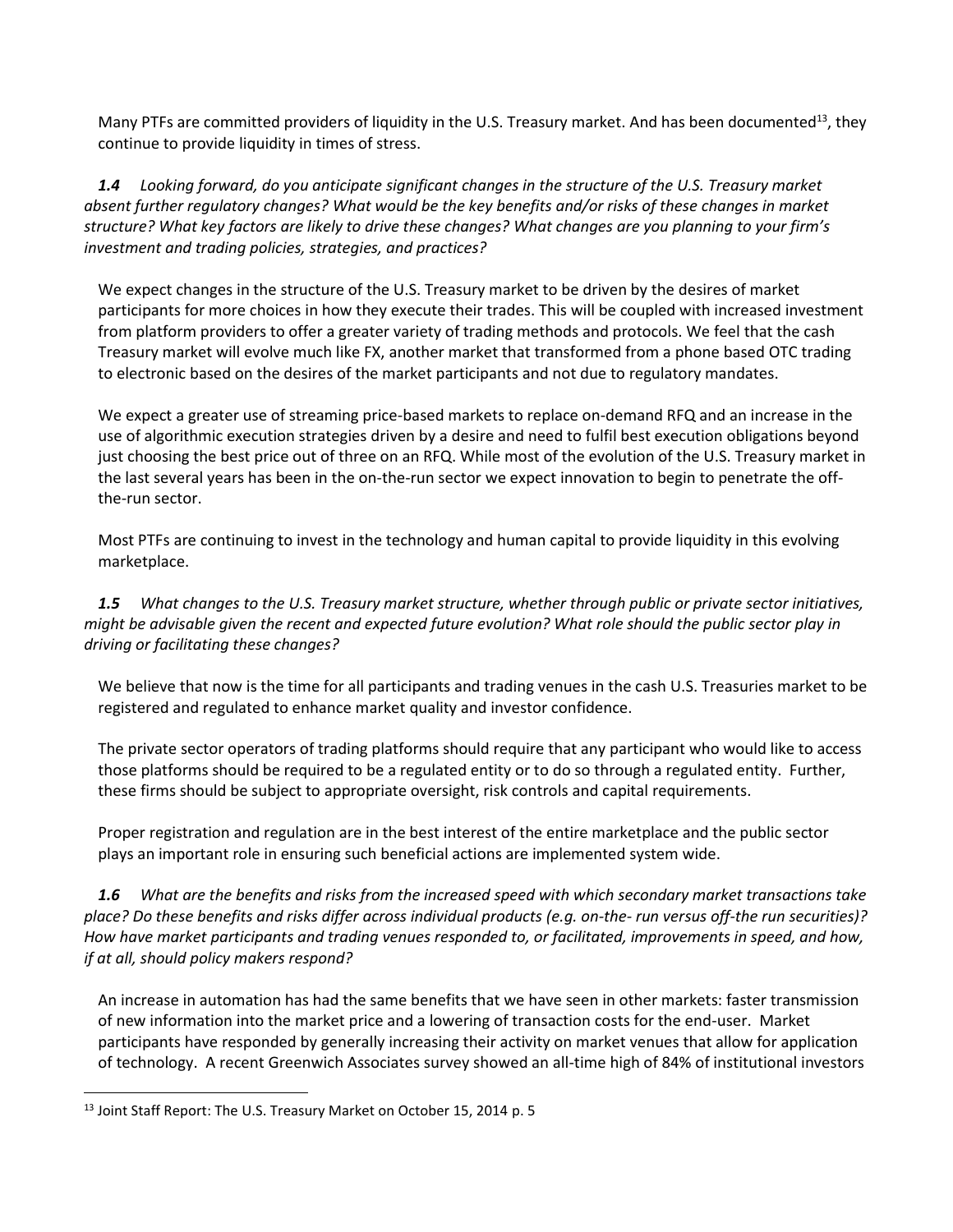reporting that they trade Government Bonds electronically<sup>14</sup>. In the same research Greenwich points to "the presence of ICAP's BTEC and Nasdaq's eSpeed in our study results, shows the traditionally dealer-only platform has attracted some buy-side flow." We can assume that the attractions of anonymity and speed are some of the features that have attracted these buy-side firms to explore the IDB platforms in place of traditional RFQ.

The vast majority of the innovation has occurred exclusively in the on-the-run sector of the market. It is likely that these innovations will spread to the off-the-run sector as the cost of balance sheet in the financial markets for leveraged institutions is leading to a need to increase the velocity of turnover of positions. Automated platforms that increase the speed in which risk transfer occurs allows financial intermediaries that have limited balance sheet to facilitate the end-users demand for liquidity without requiring a commensurate increase in positions held because those positions that are acquired to facilitate the end-users trading needs can be more rapidly transferred to the ultimate end-user that wants the other side of that risk.

Policy markets should respond to the increased use of automation (as mentioned in 1.5). The regulators should require the registration of firms and individuals regulate them in a manner consistent with how these activities are regulated in the other securities markets.

## **II. Continued Monitoring of Trading and Risk Management Practices Across the U.S. Treasury Market and a Review of the Current Regulatory Requirements Applicable to the Government Securities Market and Its Participants**

*2.1 Are the risk management controls currently in place at U.S. Treasury cash and futures trading venues, as well as firms transacting in those venues, properly calibrated to support the health of the U.S. Treasury market? Why or why not? Please list the types of controls that are employed, as well as planned changes or improvements. In addressing these questions, please consider the dealer-to- customer market, trading on IDB platforms, and the futures market, as applicable. In addition, please consider the following questions:* 

All participants in the US Treasury markets have a vested interest in the use of proper risk management controls. For cash U.S. Treasuries, Espeed and Brokertec are registered ATSs that are subject to SEC Rule 15c3- 5 requiring risk management controls. Otherwise, due to the lack of mandatory registration and regulation it is not possible to know if those risk management controls are being otherwise implemented properly, consistently or at all. For futures trading, the same policies and procedures for U.S. Treasury futures are consistent with all other CFTC regulated contracts and this consistency allows for the sharing of best practices.

*a. What policies and risk management practices at U.S. Treasury cash and futures trading venues, as well as at firms transacting in those venues, could be improved or developed to mitigate potential risks associated with increased automation, speed, and order complexity? Please consider the risks posed by trading, risk transfer, and clearing and settlement.* 

There are many excellent best practices for the cash U.S. Treasury market risk management, including the "Automated Trading in Treasury Markets" report by the Treasury Market Practices Group<sup>15</sup>. The only way to ensure that these best practices are put into action is through requiring direct market participants and trading

[gr](https://www.greenwich.com/greenwich-research/research-documents/greenwich-reports/2015/oct/ust-flashcrash-2015-gr) 

<sup>&</sup>lt;sup>14</sup> U.S. Treasury Trading: The Intersection of Liquidity Makers and Takers, Greenwich Associates, Q4 2015 [https://www.greenwich.com/greenwich-research/research-documents/greenwich-reports/2015/oct/ust-flashcrash-2015-](https://www.greenwich.com/greenwich-research/research-documents/greenwich-reports/2015/oct/ust-flashcrash-2015-gr)

<sup>15</sup> [http://www.newyorkfed.org/tmpg/TPMG\\_June%202015\\_automated%20trading\\_white%20paper.pdf](http://www.newyorkfed.org/tmpg/TPMG_June%202015_automated%20trading_white%20paper.pdf)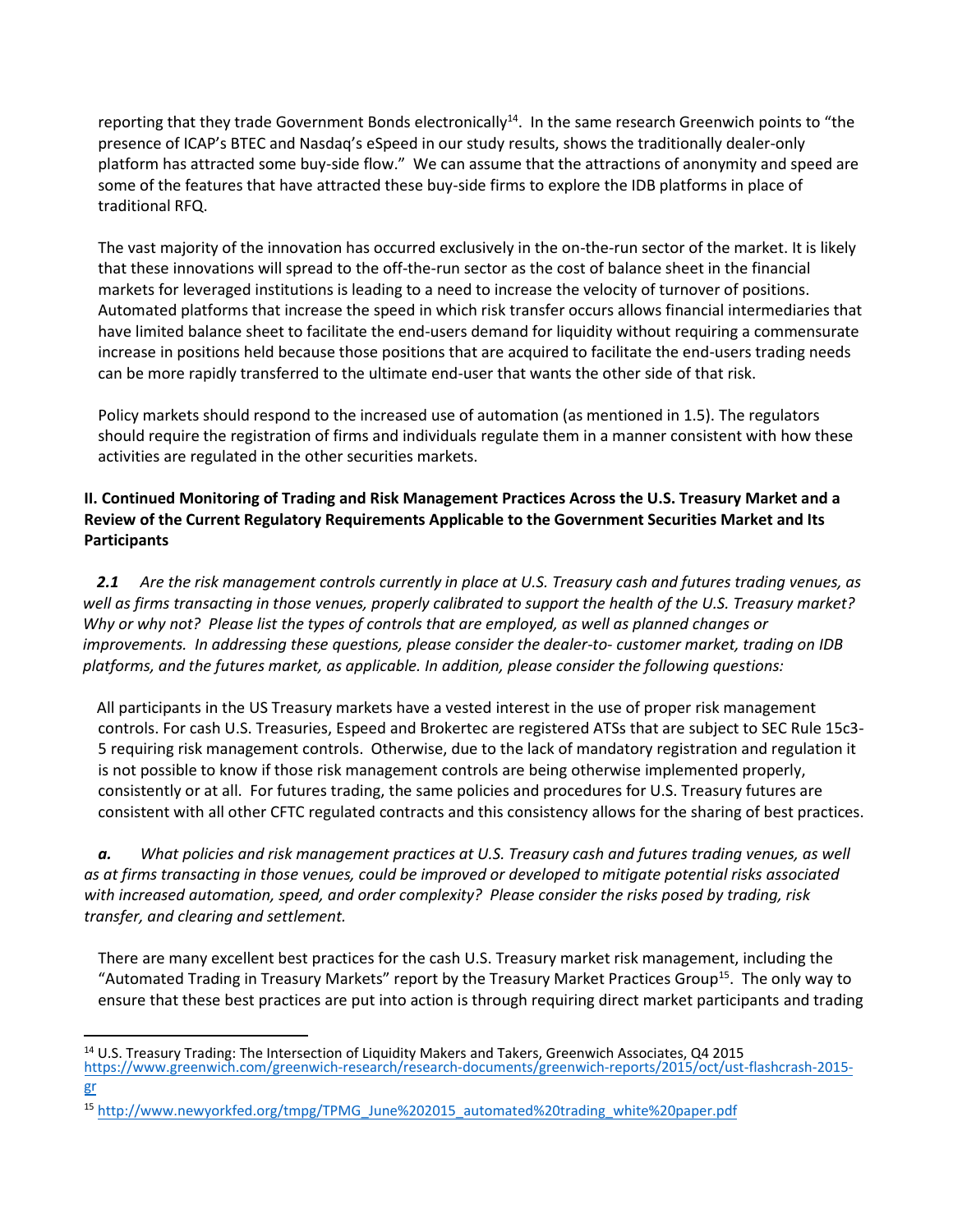venues for cash U.S. Treasuries to be properly registered and regulated in order to enhance market quality and increase investor confidence.

*b. To what extent should venue-level risk management practices be uniform across Treasury cash and futures trading venues? For example, should there be trading halts in the Treasury cash market and should they be coordinated between Treasury cash and futures markets, and if so, how? Should Treasury cash, futures, options, and/or swaps venues coordinate intraday risk monitoring, and if so, at what frequency? If there were trading halts, how should they be implemented for bilateral trading activity in the Treasury cash market? What would be the primary challenges in implementing such trading halts, particularly given that trading in the U.S. Treasury cash market is over-the-counter, global in nature, and conducted on a 24-hour basis?<sup>16</sup>* 

Not allowing continuous trading through the use of trading halts would have the effect of freezing all other fixed income markets that rely on the U.S. Treasury market as a reference risk free rate, including the IRS, Corporate Credit, and MBS markets.

*c. To what extent should U.S. Treasury cash market platforms be responsible for monitoring, identifying, and/or reporting suspicious trading activity?* 

This should be a requirement for the firms operating within this marketplace. Reporting such activity is critical to maintaining market integrity.

*2.2 What internal risk controls are commonly employed by firms using automated, including algorithmic, trading strategies in the Treasury cash market? Are these different or similar to those used in the Treasury futures markets, and what are the reasons for any differences? How are such controls designed and triggered? How frequently are they triggered? What internal process controls commonly govern the implementation and modifications of trading algorithms?* 

Firms that employ best practices should have controls that are consistent across cash and futures markets for all asset classes. While there are nuances to the calculations of risk for individual securities and some assets may require additional risk measures, the base controls should be consistent to provide for uniformity in measurement and application.

Firms that employ best practices should have a rigorous and auditable process for code modification and implementation with the appropriate separation of duties.

*2.4 How are best practices used in evaluating, and updating, risk management systems at a given firm?*  How does your firm make use of TMPG's best practices (referenced above) for operations in the Treasury cash market? How can best practice recommendations be utilized in order to reinforce market integrity? What are the benefits and limitations of best practice recommendations?

Best practices should be married with proper registration so that there can be assurance that the procedures are being followed. If best practices are merely recommended with no follow up actions then their effectiveness can be limited. Given the inter-linked nature of an automated marketplace, it is imperative that that all participants are held to the same standard, so there is no weak link in the chain.

<sup>&</sup>lt;sup>16</sup> Currently, under the GSA, Treasury does not have the statutory authority to suspend trading or establish limit up/limit down thresholds for Treasury securities.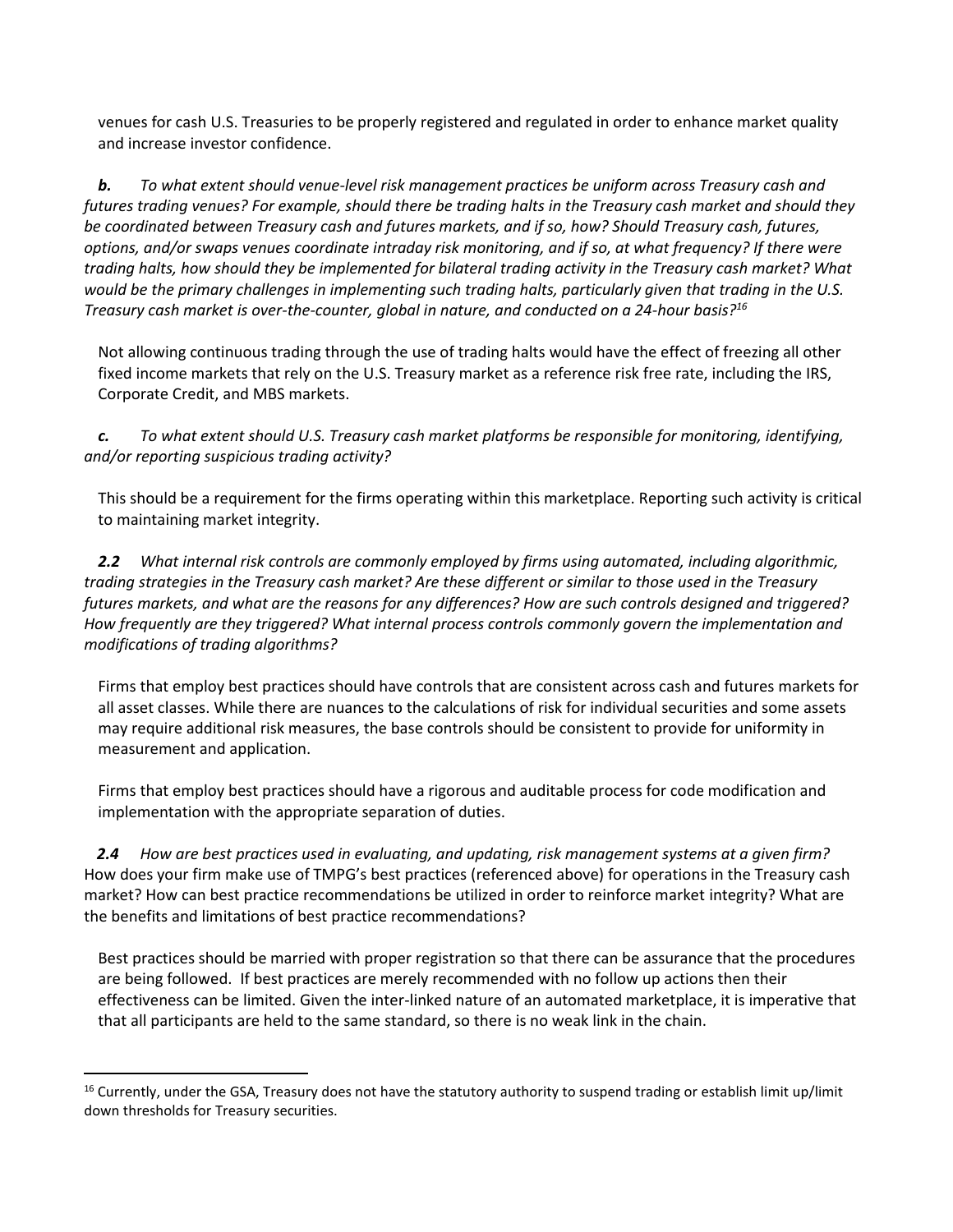*2.6 Many of the standards applicable to U.S. securities, commodities, and derivatives markets are not applicable to the U.S. Treasury cash market. Which differences, if any, should be addressed and how should standards be aligned? How will these affect the cost of accessing or participating in these markets, as well as of transacting in these markets? Would there be any implications to U.S. federal government borrowing costs? In addressing these questions, please consider the dealer-to- customer market, trading on IDB platforms, and the futures market, as applicable. In addition, please consider the following:* 

Most participants that are active in the cash U.S. Treasury market are also active in the other securities markets and the application of a consistent standard across all securities would provide the maximum benefit to the marketplace at the lowest cost to the participants.

As more of the liquidity in the benchmark fixed income market is provided by automated means, the rest of the market deserves to know that the firms employing automated strategies are being held to the highest standards like they are in other securities markets.

Consistently applied regulation that draws the best practices from other markets that have gone through similar market structure transformations will create a marketplace where participants know the rules and who sets them. This will enhance confidence, increase the value of holding U.S. Treasuries and lower the interest rate set at the new issue auction and thusly lower the cost to the taxpayer.

*a. What implications would a registration requirement for firms conducting certain types of automated trading, or certain volume of trading, in the U.S. Treasury market have on market structure and efficiency, investor protection, and oversight?* 

Consistent regulation is a vital consideration. Similar to the recent SEC requirement that all firms that participate in off exchange trading in dark pools for equities must be FINRA registered broker dealers, we believe that all market participants should be properly registered and regulated or be subject to equivalent registration and regulation by a proper banking authority. Those that are not registered and regulated themselves should be required to access the markets through a regulated entity.

*b. Should firms that conduct certain types of automated trading, or certain volume of trading, in the U.S. Treasury market be subject to capital requirements, examinations and supervision, conduct rules, and/or other standards? What would be the implications of each?* 

Any market participant that uses automated strategies or is a meaningful participant in the market should be registered.

Subjecting direct and major participants in the U.S. Treasury market to proper regulation and standards will increase investor confidence in the market.

Subjective measures, such as attempting to differentiate between strategies is likely to prove counterproductive. Objective criteria, such as a firm's role in the market and if it connects directly to market centers are more clear.

#### **III. An Assessment of the Data Available to the Official Sector on U.S. Treasury Cash Securities Markets**

*3.1 To what extent can trading practices in U.S. Treasury cash and futures markets be effectively monitored using only transaction and/or order data from one, not both, of those markets? Is it necessary for regulators to*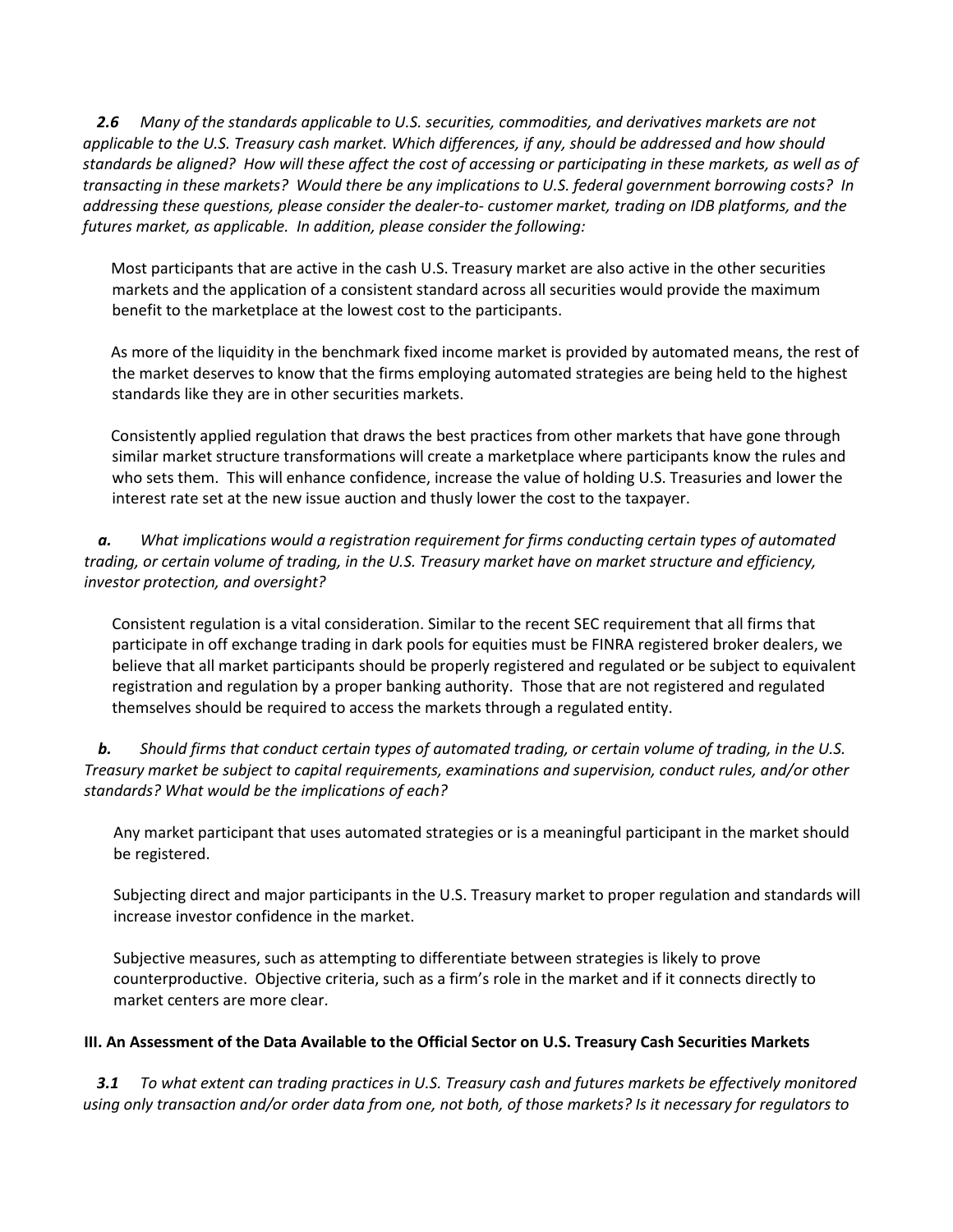*have visibility across all U.S. Treasury cash and derivative markets in order to more effectively monitor and oversee trading behavior in any one market? What aspects of U.S. Treasury market monitoring require data collection across cash and derivatives markets?* 

For regulators to have a proper understanding of the markets to effectively monitor and oversee trading they must have a complete picture of order, indicative pricing, RFQ responses and trade data across all instruments (cash and futures) all sectors (on-the-run and off-the-run) all methods (electronic and voice) and all platforms (IDBs, D2C Venues, etc.).

In the Liberty Street Economics report "Primary Dealer Participation in Seconds U.S. Treasury Market" (Feb 12, 2016) it showed that during the control dates of April 2-17, 2014 only 45% of trading occurred on IDBs, implying that 55% was direct dealer to customer. Both types of trading should be reported or a significant portion of the market will be missing.

Additionally in the same report it shows that 62% of the Dealer-to-Customer volume takes place over the phone. For the information on the market to be of practical use to the official sector this data should be reported as well.

The U.S. Treasury market is a dynamic one where the places and methods of execution are spread out and constantly changing. The requirements for data collection should cast an all-encompassing net so that the official sector has a complete picture.

*3.2 What frequency and type of additional data reporting to the official sector is necessary for it to effectively monitor functioning of the U.S. Treasury markets, including cash, futures, and financing markets? What level of data granularity is necessary for sufficient monitoring to be performed (e.g., transaction data, inventories or positions, order book data, and other additional data) across venues?* 

Order books aide liquidity measures, therefore the official sector should also receive the number and nature of participants on various platforms. For OTC and phone based trades, the number and nature of the counterparties and legal entity type (mutual fund, hedge fund, etc.) should be reported. This will help the official sector analyze the activity and liquidity available to different participants types in the marketplace based on the venues that they are permitted to transact on.

*a. Should all transactions in securities issued by Treasury be subject to reporting or should reporting be limited to secondary market transactions, on- the-run benchmark issues, or some other subset of securities?* 

All secondary market transactions are required for regulators to get a complete picture of the market.

*3.4 Should transaction reporting include identifiers for categories of end investors? What are the costs and benefits of this approach? What alternatives should be considered to permit monitoring of positions and market activity?* 

We do not believe that objective categorization can be done because the nature of most categorization methods (broker-dealer, commercial bank, mutual fund, etc.) do not represent styles and methods of trading. Firms across categories utilize a variety of execution and trading methods. We believe that are more direct way to monitor activity is to have firms that utilize specific trading methods register with the regulators.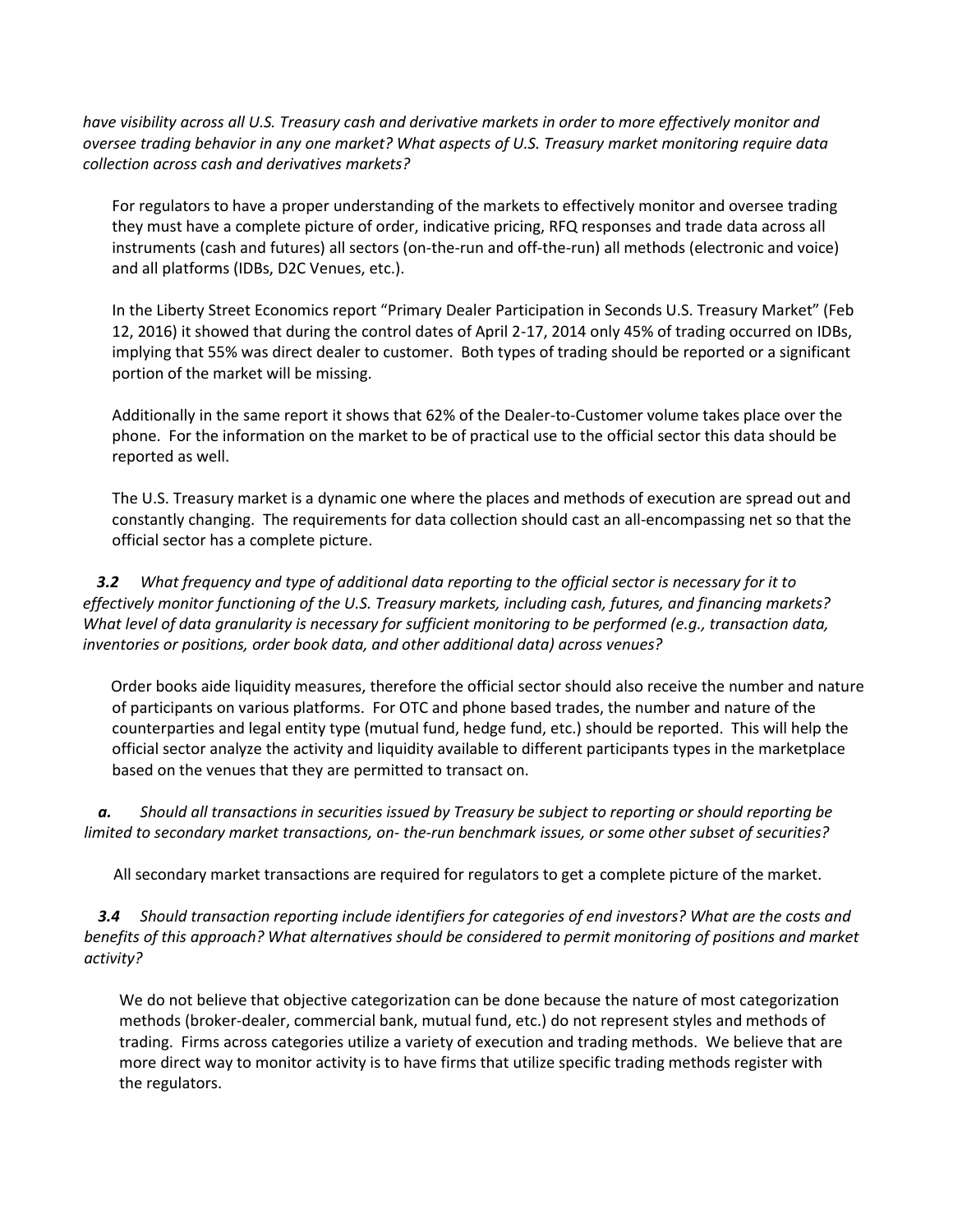**3.5** For those instruments subject to official sector reporting requirements:

*a. Should all transactions be subject to the same reporting time requirement? Are the answers different for different types of transactions or instruments?* 

Yes. If the reporting is for official sector use only then there is no information leakage that could cause harm through the reporting of trade information on a real-time basis across the spectrum. This information could be required by the official sector for rapid understanding of the activity in the market under times of sudden market stress.

## *f. Should settlement date and/or other settlement terms be reportable?*

Yes, this is a material part of the transaction that effects and explains the price.

*h. Should transactions executed on an ATS and/or in response to an electronic RFQ be identified as such? Should the specific ATS and/or RFQ platform be identified as part of the transaction report? Are there unique characteristics of such transactions that should be identified? Should the order type giving rise to a particular execution be captured? Are there any other unique methods of transacting in the Treasury market that should be identified?* 

The method of execution should be identified. The methods should include at a minimum: over the phone, response to an RFQ, on a stream or RFS, on an ATS anonymous order book, or a single dealer platform. For the official sector the specific platform name should be disclosed, but not for public reporting.

*k. Should the identification of registered market participants be ''normalized'' across U.S. Treasury cash and futures transactions such that there is a consistent and unique moniker used to identify each individually registered entity?* 

Yes.

*3.6 For those securities subject to official sector reporting requirements:* 

*a. Should quotes and/or orders be reported? If so, should special consideration be made for certain types of quotes and/or orders (e.g., electronically submitted orders versus voice orders versus RFQ)? Are there any special considerations when defining an order and/or quote? How will these special considerations affect the ability of the official sector to analyze activity in the Treasury cash markets?* 

Consistent with other securities markets, platforms should report quotes and orders in addition to transactions. For platforms that provide indicative pricing, like RFQ platforms, that indicative pricing should also be reported. This will allow the official sector to understand the variance between the pricing indications and the actual transaction prices in a market.

*b. Should transactions, quotes, and/or orders be reported on a real time basis? If not, what should be the reporting standard? How should orders that are executed over multiple days be handled? Are there other special considerations when defining the time of an order?* 

Information reporting should be consistent with the TRACE reporting standards for other fixed income markets.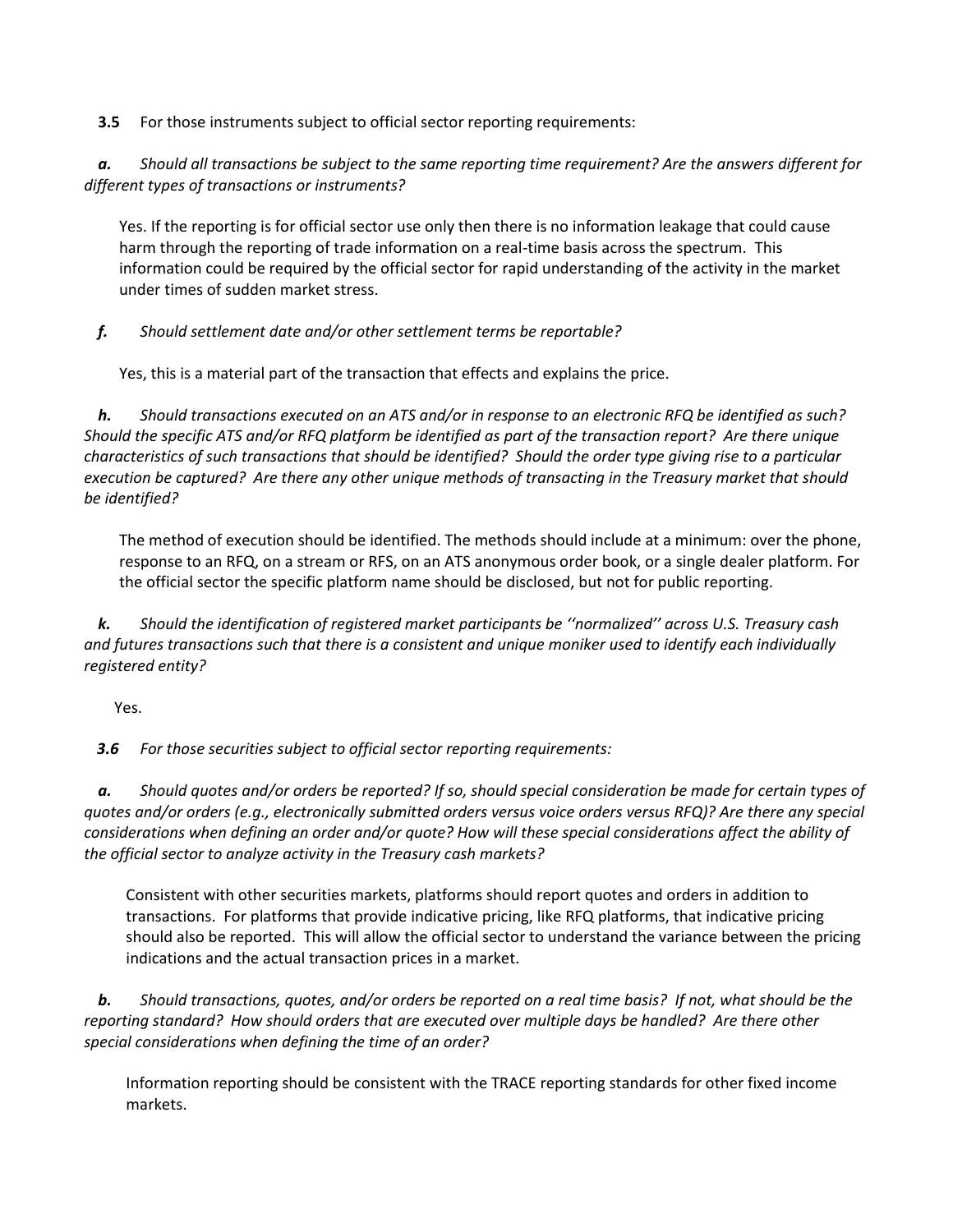*3.7 Is it appropriate to have transactions, orders, and quotes time stamped at a certain clock precision (e.g., microsecond) level? Are the answers to these questions different for different types of transactions (e.g., electronic or voice) or different products (e.g., Treasury bills, notes, bonds, on- the-runs, off-the-runs, cash, or futures)? Would the answer be different for trade reporting, quote reporting, or order reporting? Would the answer be different for different categories of market participants?* 

Any standard for time stamping should apply to all market participants so that the official sector has a consistent view of the market and the data.

*3.8 Do commercial bank dealers and broker-dealers have technology infrastructures and order/execution handling in place to report trades on a continuous basis?* 

Most bank and broker-dealers that are active in the U.S. Treasury market are also active participants in other securities, futures and derivative markets that already require trade reporting. It is reasonable to assume that these participants have the technology infrastructure to facilitate trade reporting on a continuous basis for U.S. Treasury securities as well.

**3.9** As the official sector begins to collect additional data on the cash U.S. Treasury market, what operational or market factors should be assessed? Are there particular negative consequences from the implementation of data collection? If so, what are they and why do they arise?

*a. The official sector may consider different methods for receiving transaction data from Treasury markets. For instance, it may rely on existing reporting regimes, or it may seek to build an alternative reporting system. If the latter, what alternative reporting system should be used? What are the costs and benefits with these different approaches? Would one approach impose fewer burdens on reporters than others? If so, why and by how much?* 

Leveraging existing reporting regimes would be the best option. The OATS reporting regime for equity securities is well suited for the reporting of order and transaction information for a highly automated marketplace.

*3.11 Will the requirement to report transactions in the Treasury markets affect competition in this market? Who would be affected and how? What data or empirical evidence support this position?* 

We do not believe that reporting transactions in the U.S. Treasury market solely to the official sector and not for public dissemination would materially affect competition in the market.

## **IV. An Assessment of the Data Available to the Public on U.S. Treasury Cash Securities Markets**

*4.1 Is the publicly available information for U.S. Treasury market trading activity sufficiently transparent to foster an efficient, healthy, and liquid market? What changes to public reporting would be most advisable, if any, including the use of data standards and identifiers?* 

We do not believe that the current amount of publicly available information on the U.S. Treasury market is sufficient to provide the investing public with the transparency it needs to make informed decisions. We believe that trade level information should be made publicly available in a manner consistent with the other securities markets. For example in the corporate bond market TRACE provides publicly available information